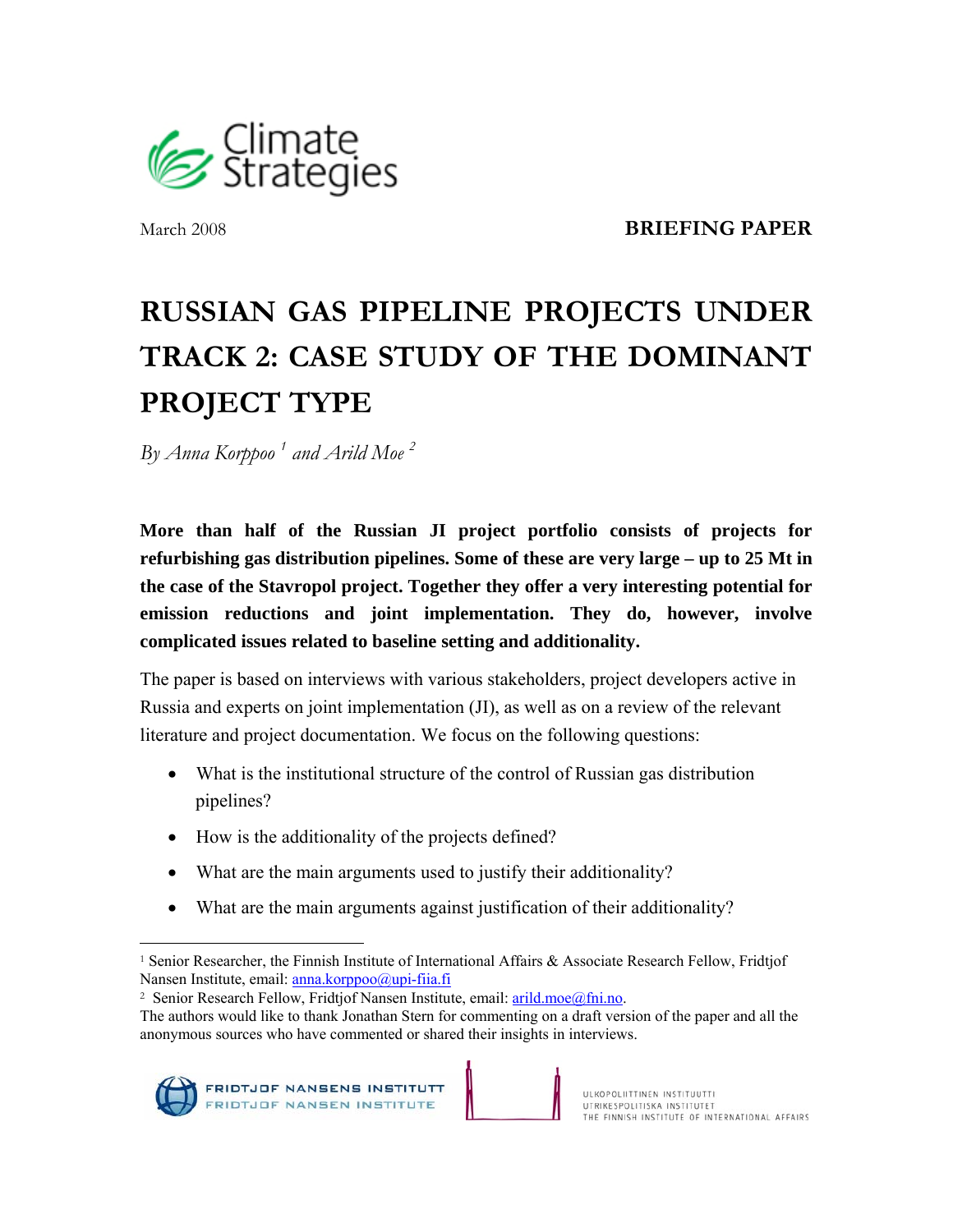## **Gas pipeline projects dominate the Russian portfolio**

Of the Russian JI project portfolio submitted to the JI Supervisory Committee (JISC) under Track 2, 53% or 58.7 Mt involve refurbishment projects for gas distribution pipelines. As illustrated in Graph 1, all the other project types are much smaller in terms of the emission reductions they are projected to yield. The dominant position of gas pipeline projects can be partly explained by the high global warming potential of methane, which multiplies the volume of emissions reduced by 21 compared to carbon dioxide (IPCC, 1996, p.22).



Graph 1 Russian JI project portfolio by project type end January 2008

As shown in Table 1, some of the projects are very large, especially the Stavropol project, slated to provide a reduction of 25 Mt during the first commitment period. This is over 40% of the total emission reductions from this project type, and some 22% of the total of the Russian JI project portfolio.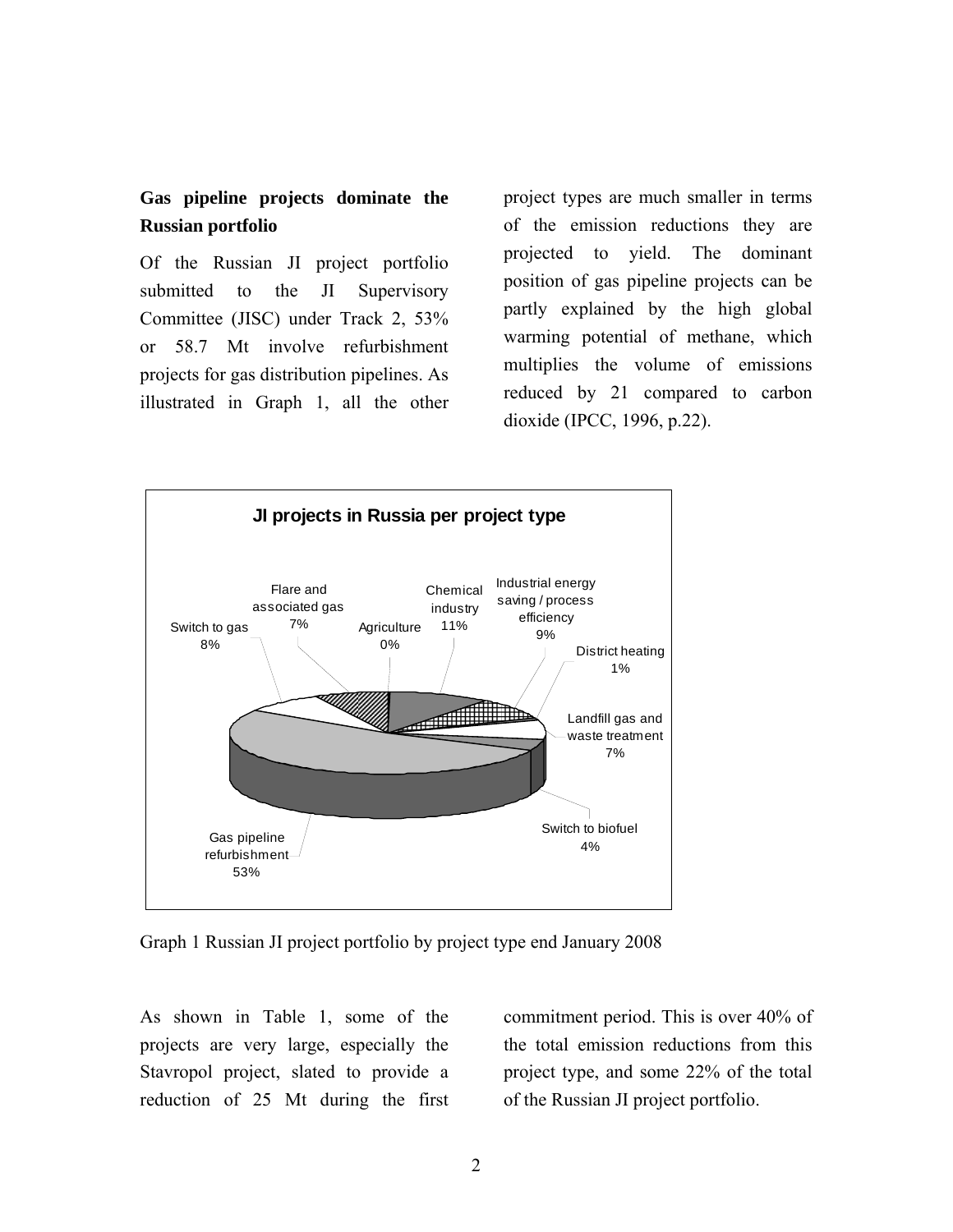| #            | <b>Location</b> | <b>Reduction</b><br>Mt |
|--------------|-----------------|------------------------|
| 0003         | <b>Bryansk</b>  | 4.5                    |
| 0004         | Kostroma        | 0.5                    |
| 0014         | <b>Kursk</b>    | 1.2                    |
| 0015         | Tula            | 4.0                    |
| 0017         | Stavropol       | 25.0                   |
| 0019         | Belgorod        | 4.9                    |
| 0020         | Orel            | 1.8                    |
| 0057         | Nevinnomyssk    | 0.7                    |
| 0058         | Rostov          | 3.9                    |
| 0059         | Volgograd       | 3.7                    |
| 0060         | Volodga         | 0.3                    |
| 0070         | Tomsk           | 0.2                    |
| 0071         | Yaroslav        | 0.7                    |
| 0082         | Tver            | 1.6                    |
| 0083         | Ryazan          | 2.8                    |
| 0084         | Kaluga          | 0.8                    |
| 0094         | Novgorod        | 0.9                    |
| 0095         | Pskov           | 0.7                    |
| 0096         | Saratov         | 0.7                    |
| <b>TOTAL</b> |                 | 58.9                   |

Table 1 Summary of the gas pipeline projects in Russia as of February 2008.

Source of data: www.unfccc.int

Further, projected emission reductions from the Stavropol project are equivalent to some 35% of the total emissions of Sweden or almost half those of Norway in 2003 (Ministry of Sustainable Development of Sweden, 2005, p.11; Norwegian Ministry of Environment, 2005, p.12). Other gas pipeline projects

are large as well: 6 of the 19 projects are calculated to yield emissions reductions in excess of 3.5 Mt during the first commitment period.

# **Technical context of gas pipeline projects and the baseline issue**

Gas pipeline refurbishment projects reduce the emissions of methane caused by leaks of natural gas from the lowpressure pipelines which are used to distribute the gas delivered by highpressure trunk pipeline from the gas field. The proposed JI projects first identify and measure the leakages of methane from the gas pipelines at all regulator and pressure reduction stations; second, leakages are repaired with modern sealants; and third, the projects continue to monitor pipeline leakage and to repair any leakages detected. Main technologies employed are a modern leakage detector (Heath Hi-Low Sampler) and the Gore-Tex Joint Sealant, which is used for repairing the pipelines instead of the asbestos traditionally used for this purpose (PDD #0003).

Official estimates of the general level of losses during transport<sup>3</sup> amount to  $0.6\%$ of the volume of gas (PDD  $\#0003$ , p.12); this is also the maximum allowable loss as established by the Russian

<sup>&</sup>lt;sup>3</sup> Both distribution and transmission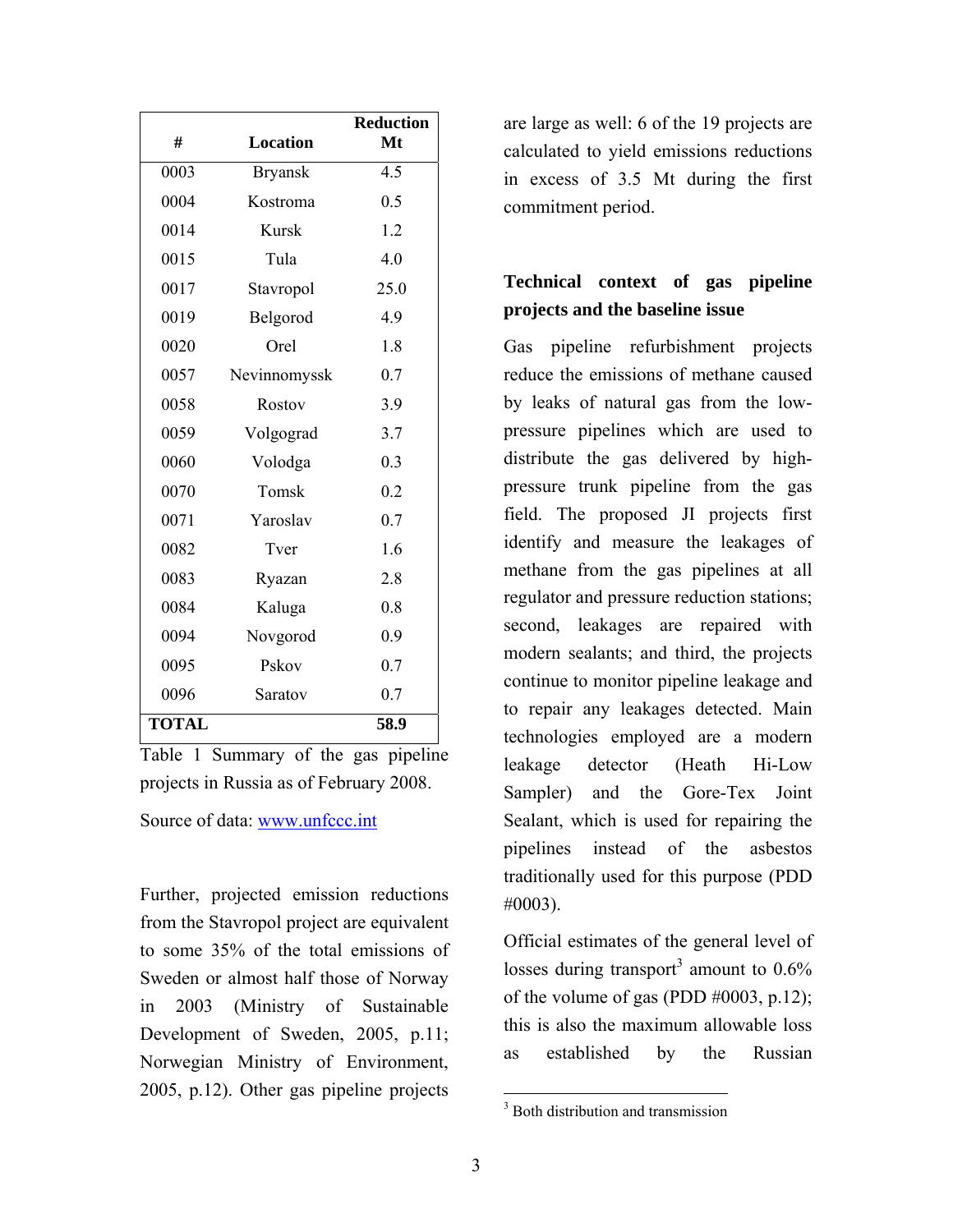government (Federal Tariff Service, 2005). Estimates of leakages are often confused with figures for the industry's own combustion of gas – which are substantial, due especially to gaspowered compressor stations, and together comprise about 10 per cent of gas production.

There exist hardly any data on the historical trends of leakages from the low-pressure gas distribution pipelines due to the lack of comprehensive measurement programmes (IEA, 2006, pp. 46-48). The IEA (2006, p.47) estimated the leakage in the distribution system to be 5.3 bcm in 2004 (and 6.2 bcm in compressor and trunk pipelines). Since this involves venting of methane, these figures represent very high greenhouse gas emissions 80 and 93 Mt of CO2e, respectively.

It is reported that distribution companies have made very few investments for maintenance, due to their financial difficulties in the 1990s (IEA, 2002, p.126). As neither the gas distribution companies nor the regulating agencies have data available on the real volumes of gas leakage, pollution tax is paid only for the 0.6% share. The gas distribution companies are reimbursed for the tax paid by the gas supplied, and the costs are passed on to the end-users.

Based on the data provided in the  $PDDs<sub>1</sub><sup>4</sup>$  the various pipelines have very different leakage rates. Compared to the IEA average figure of 3.2% (IEA, 2006, p.126), the detected leaks account for a lower share of gas transmitted than expected. However, it is significant that with 4.9% leakage the giant Stavropol project has a much higher leakage rate than most of the other projects, and even higher than the IEA average figures. (See Table 2.) It is known that the pipelines in this region are older than average. It has also been alleged by some industry representatives that in individual cases gas reported as leaked in reality has been diverted, i.e. stolen.

A methodology, AM0023 *Leak reduction from natural gas pipeline compressor or gate stations*, was developed for gas leakage projects and approved by the CDM Executive Board. This brings down the cost of implementing these projects. However, the methodology was challenged by one of the two desk studies conducted during the CDM Executive Board approval process. The main criticism was that this methodology provides a perverse incentive to gas distributors not to

<sup>&</sup>lt;sup>4</sup> The PDDs provide the total annual throughput of gas and the amount of gas saved by the project. As the assumption is that the project would fix all leaks completely, these figures should reflect the share of gas loss as assumed by the baseline.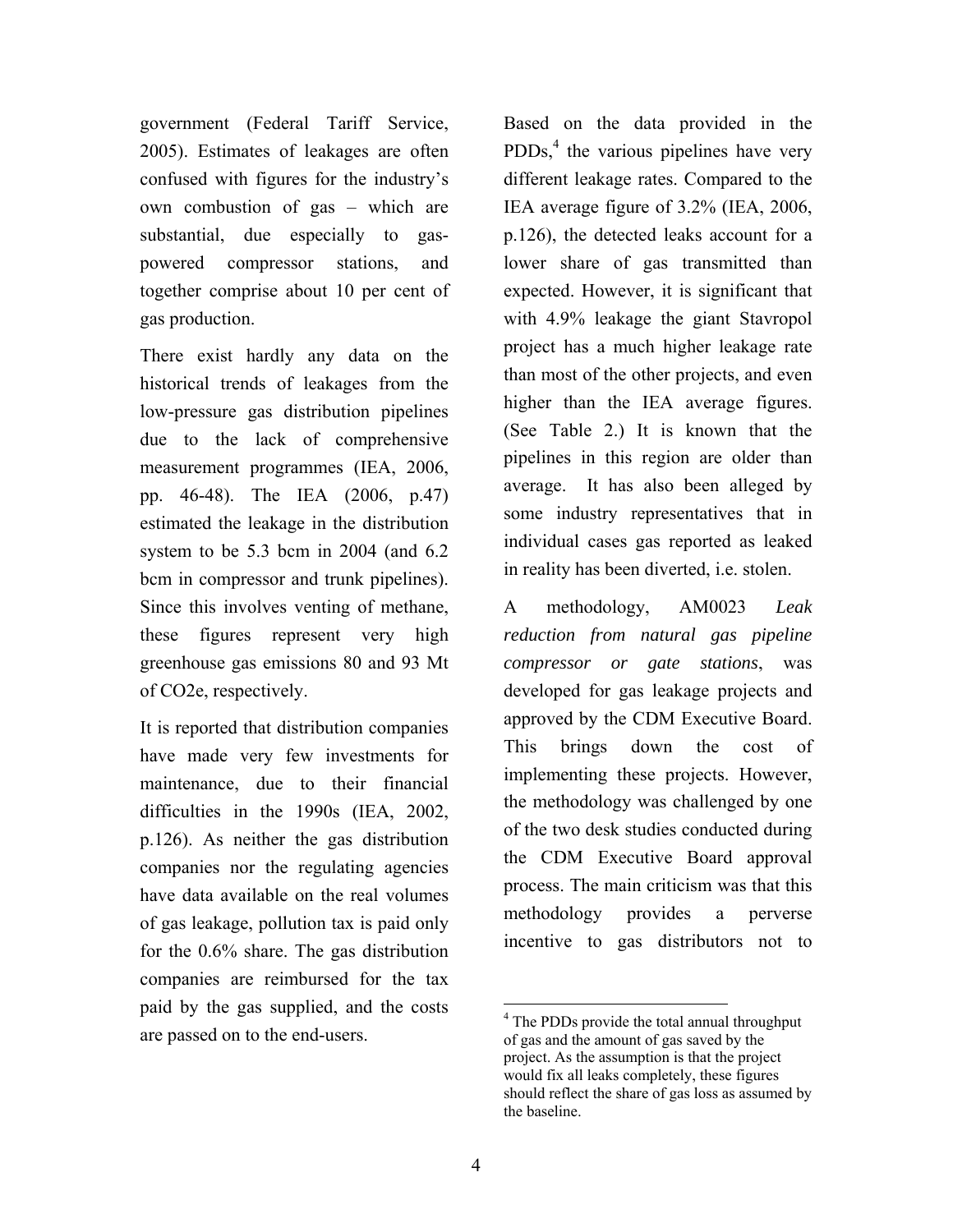| Project        | $\frac{0}{0}$    |
|----------------|------------------|
| #0003          | 2.2              |
| #0004          | 0.2              |
| #0014          | 0.9              |
| #0015          | 1.6              |
| #0017          | 4.9              |
| #0019          | 2.0              |
| #0020          | 1.6              |
| #0057          | 1.7              |
| #0058          | 3.2              |
| #0059          | 0.9              |
| #0060          | 0.8              |
| #0070          | 0.2              |
| #0072          | 0.3              |
| #0082          | 1.2              |
| #0083          | 1.4              |
| #0084          | 0.9              |
| #0094          | 2.1              |
| #0095          | 1.6              |
| #0096          | 0.4              |
| <b>Average</b> | $\overline{1.5}$ |
| IEA<br>average | 3.2              |

maintain and update their gas pipelines in order to gain credits (Grütter, 2005).

Table 2. Leaks from gas pipelines

Source data: PDDs available at www.unfccc.int, IEA 2006, p.126.

The Russian Industry standard 153-39.3- 051-2003 introduces an obligation of

frequent maintenance work in the pipeline system. The PDDs argue, however, that the required frequency of maintenance is not always met due to the lack of resources, and that the repair techniques provide short-term benefits only. But one interviewee said that at least in one potential host region the maintenance work seemed up-to-date.

Indeed, neglect of maintenance could lead to an increased leakage of gas from the pipeline network over time, and, in the absence of historical data, this could go unnoticed. The IEA (2006, p. 134) suggests that companies could act in this way to maximize their carbon revenues, since much of the information required can be regarded as 'asymmetric' i.e. non-transparent.

The desk study also argued that saving gas makes economic sense and hence this type of projects should not be categorized as additional (Grütter, 2005). Russian gas pipeline projects have also been criticized for not providing economic information to demonstrate the additionality of the project from a financial perspective (Piani, 2006).

### **Organization of gas distribution**

Gazprom is often referred to as the Russian gas monopoly. Its formal monopoly 'only' includes transmission of gas in trunk pipelines and exports,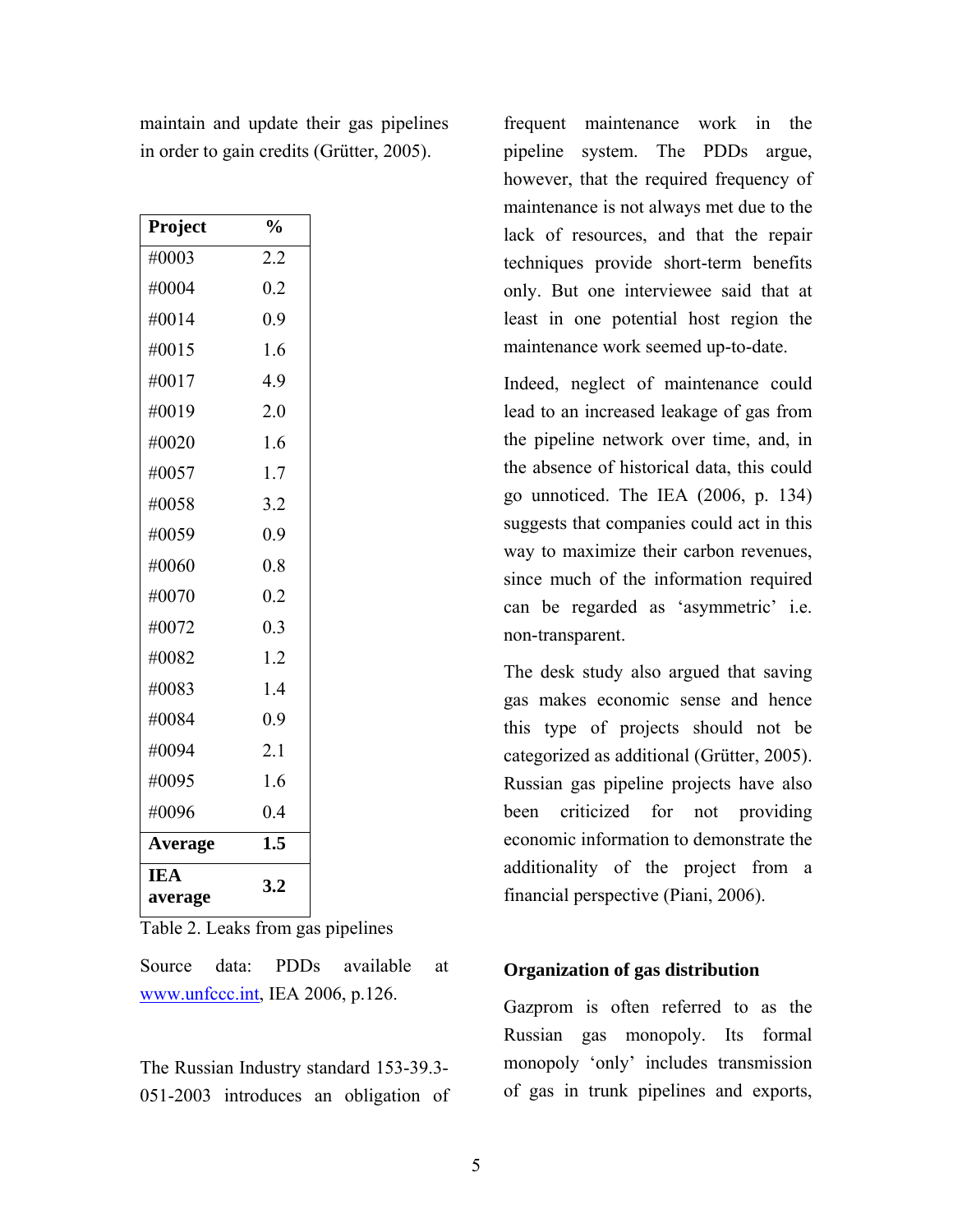however. In addition, the company dominates the extraction of gas (some 85%). Gazprom has played a lesser role in distribution of gas and supplies to the final customer. In Soviet times, gas distribution and the regional pipeline systems were organised under the Ministry of Housing and Communal Affairs, i.e. separate from the Gas Ministry, the predecessor to Gazprom. After the break-up of the Soviet system, distribution networks were re-organized into region- or city-wide joint stock companies, so-called *oblgazy* or *gorgazy.* The ownership structure in the various companies differed, but the general picture was that initially about 50% was owned by the Ministry for State Property and regional and local administrations and 50% was held by employees. The latter part was soon bought up by private companies (Pravosudov, 2007). Many organizations were split up. Technical cooperation and coordination continued to a varying degree under the umbrella organization Rosgazifikatsiya, organized as a government-dominated joint stock company, based on the former production association with the same name and subsequent transmutations 1988-1992. Rosgazifikatsiya also came to represent the state share in the board of directors in many of the distribution organizations (Rosgazifikatsiya website), but does not own shares itself in the

distribution companies. On the contrary, the distribution companies have shares in Rosgazifikatsiya, which refers to itself as an "upside-down holding".

The regional distribution organizations bought the gas from Gazprom and sold it on to the consumers. The networks were, however, perennially under-financed and the non-payment crisis in the mid-1990s created huge problems. Consumers did not pay their bills and, as a result, the networks could not pay Gazprom, which supplied the gas to the network (Stern, 2005, p.38). Turning off the taps of nonpaying consumers was both technically and politically difficult, and the networks became heavily indebted to Gazprom. Gazprom responded by increasingly supplying large endconsumers directly, wherever technically possible, but also by changing the contractual arrangements. The final consumers were increasingly required to pay Gazprom directly for the gas, whereas Gazprom paid the regional networks a fee for their distribution services. Thus the distribution organizations stopped buying and selling gas – they became only transporters and distributors of gas, paid according to a set tariff.

In this way, Gazprom acquired greater control over the financial flows. But this development did not improve the financial situation of the networks, as the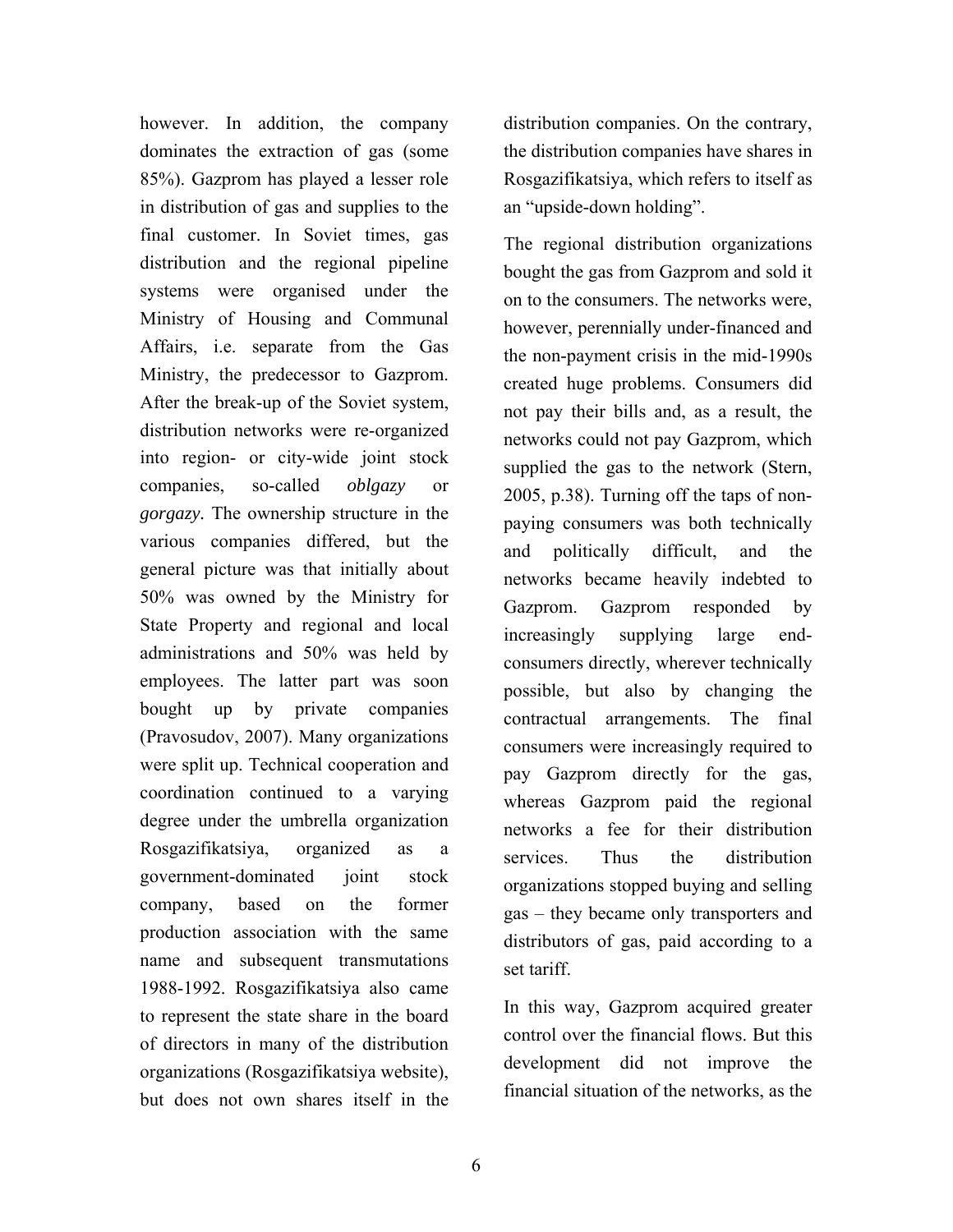tariff was not high enough to make gas distribution profitable for them.

Gradually Gazprom started to buy shares in the network companies, as well as swapping shares for debt. Initially this process was decentralized – shares were taken over by the Gazprom daughter organizations directly affected, typically transmission organizations.<sup>5</sup> In 2004 these shares were collected in one holding organized under Gazprom's domestic sales organization Mezhregiongaz. One argument for the new holding – named Gazpromregiongaz - was that the Gazprom subsidiaries that had incidentally come to hold shares in the distribution networks were not always interested in that part of the business, whereas 'for those who are working with this professionally, low-pressure networks can give a good income<sup>56</sup>.

As of 2007, regional distribution organizations numbered about 300 in all. Gazpromregiongaz had holdings in 197 of these, with the state, through the state property service, holding direct shares in another 68 organizations. It has been proposed to let Gazprom – through Gazpromregiongaz take over these shares, and also swallow

 $\overline{a}$ 

Rosgazifikatsiya. But it is not certain that this will happen. In total 300 bcm of gas is delivered through the regional organizations, via 460,000 km of pipelines. The total volume of gas distributed through Gazprom-controlled organizations in 2007 was 180 bcm (Rosgazifikatsiya website).

## **Additionality7**

Additionality is a requirement for JI projects, as the Kyoto Protocol states: *'Any such [JI] project provides a reduction in emissions by sources, or an enhancement of removals by sinks, that is additional to any that would otherwise occur'*. Additionality may appear to be a simple concept, but in practice it is difficult to specify what would have happened if the JI project in question had not been implemented. Some projects which are regarded as additional might have materialized in any case, but the sales of ERUs could have provided the incentive to implement the project *earlier* than business as usual. But how is it possible to determine when a project would have been carried out without the contribution of JI? In other words, when would emission reductions become *non*additional?

<sup>&</sup>lt;sup>5</sup> Various parts of the trunk pipeline system are operated by separate transmission organisations. 6 General Director Sergey Shilov,

Gazpromregiongaz, quoted in Pravosudov, op. cit.

 $7 A$  wider discussion concerning the requirement of additionality under Track 1 and beyond 2012 is ongoing, however, these issues are out of the scope of this paper which focuses on Track 2 projects only.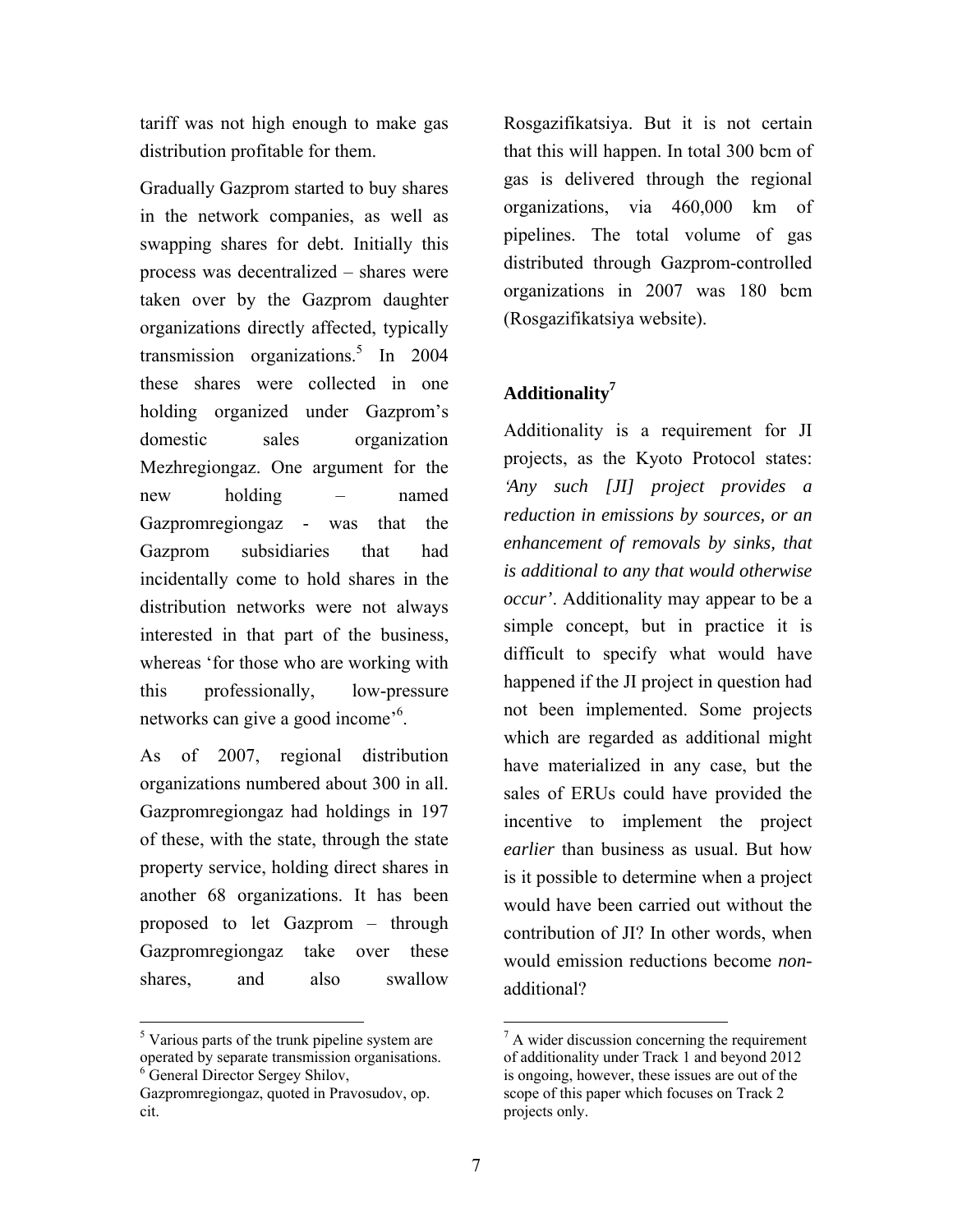Lazarus (2003) argues that additionality assessment is inherently subjective. Various analysts have called for more objective, transparent and rigorous standards for baseline setting and additionality definition (IETA 2005, p.6; Michaelowa, 2005, pp.89). The CDM Executive Board has developed an additionality tool which establishes acceptable ways of claiming additionality. These include investment analysis, barriers analysis and common practice analysis (EB29). The additionality test has not been regarded as foolproof, since project partners can overstate the barriers or manipulate the figures to make a project look additional (Michaelowa, 2005, pp.8-9). Also the UNFCCC has recognized the problem as the CDM Executive Board (EB website) maintains a continuous process to improve the Additionality Tool.

Some project developers interviewed hold that a PDD consists of the 'science' of baseline and the 'art' of additionality. Trexler and Broekhoff (2006, p. 37) have argued that there is no technically 'correct' additionality test. They regard the definition of additionality as a task for the policy-makers based on their policy objectives as it influences the price of credits and the magnitude of the supply pool. It was also argued in the interviews that the additionality rules and tests would work better in an established market economy than in a transition economy where the rules of the game remain unclear and where personal relations or practices from the previous economic system can have a significant impact on decision-making.

ERUs are converted from the AAUs of the host country. When the ERUs are transferred to another country's account, the Kyoto cap of the seller country is reduced. But at the same time, an additional JI project generates emission reductions which free some allowances in the national account, and the amount of unused allowances ('hot air') remains the same. This would be the case in Russia. If the project is not additional, no allowances are freed on the national account to replace those transferred, and as a rule, the reduction comes from the share of the allowances which can be defined as 'hot air'.

The importance of additionality in the Clean Development Mechanism (CDM) has been used as a comparison. Developing countries have no commitments under Kyoto, so their emissions are not included under the Kyoto cap. As a result, Credited Emission Reductions (CERs) created by the CDM projects add to the Kyoto cap, since the equivalent amount of emissions has been reduced somewhere else. Should a CDM project not be additional, then total emissions to the global atmosphere would increase, as the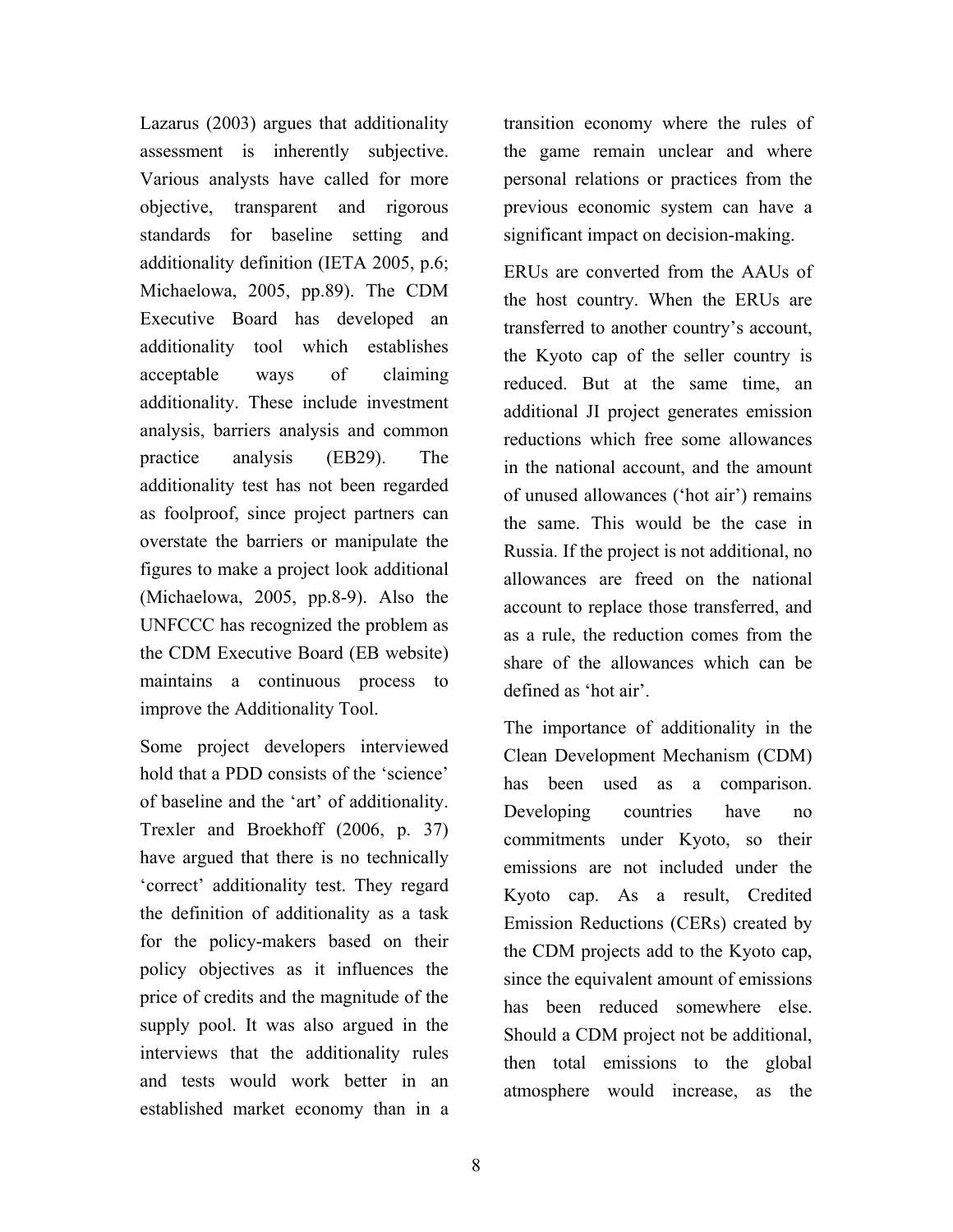emission under the Kyoto cap would not be genuinely offset. From this perspective, additionality under JI may seem less relevant as the described 'leakage' would not be possible.

Some project developers are also skeptical to the concept of additionality because under Track 1 JI there will be no third-party control of the link between the ERUs generated and allowances transferred. As a result, JI might actually turn out to be more like emissions trading under Track 1. In the case of Russia and Ukraine, this could be regarded as trading 'hot air'.<sup>8</sup>

# **The case for and against additionality in the gas pipeline projects**

There are many possibilities for reducing leakages from distribution networks (see e.g. IEA 2006, p.127). Since repairing pipelines entails not only cutting emissions of greenhouse gases, but also reducing losses of a valuable product, natural gas, one would expect that the value of gas saved would make many repairs profitable.

Over the first commitment period, the case projects save  $3.6$  billion  $m<sup>3</sup>$  of natural gas. The price of this gas in

 $\overline{a}$ 

Europe would be at least some \$230 per  $1,000$  m<sup>3</sup> (in 2007),<sup>9</sup> which would generate a revenue of \$825 Mln or €566 Mln. Using the price on the domestic market to industrial consumers per 2008 (see below) would provide revenues of \$252 Mln or  $E$ 173 Mln.

The estimated prices of emission reductions per ton of CO2e from the gas distribution pipeline refurbishment projects could be used as a rough estimate of the costs of gas savings. According to Sasyuk (2007), the prices of such projects in Ukraine are some  $E2.5$  per ton of CO2e, although one project developer interviewed quoted the figure of  $E1$  per ton of CO2e. The IEA reports even a lower figure,  $\epsilon$ 0.49 per ton, from the Kaliningrad project (IEA, 2006, p.123). Using these figures, the cost of the implementation of the current gas projects would be in the range of  $\epsilon$ 29 to  $147$  Mln.<sup>10</sup> This calculation translates into  $\epsilon$ 8-50 per 1000 m<sup>3</sup> of natural gas. Based on these figures, it appears that the abatement cost can be much lower than the domestic price of natural gas, not to speak of the export price. If conserved gas were exported it would generate revenues of some €419-537 Mln when the refurbishment cost is deducted, based on the quoted range of abatement costs. The *profits* would be

<sup>&</sup>lt;sup>8</sup> It should also be noted, however, that trading 'hot air' is legitimate under Kyoto, as these surplus allowances are included under the Kyoto cap. But some potential buyers or importing countries may have apprehensions.

<sup>9</sup> Whitmore, 2006

 $^{10}$ 58,726,687 t CO<sup>2</sup>e\*€0.49= €28,776,077 and 58,726,687t CO²e\*€2.5=€146,816,710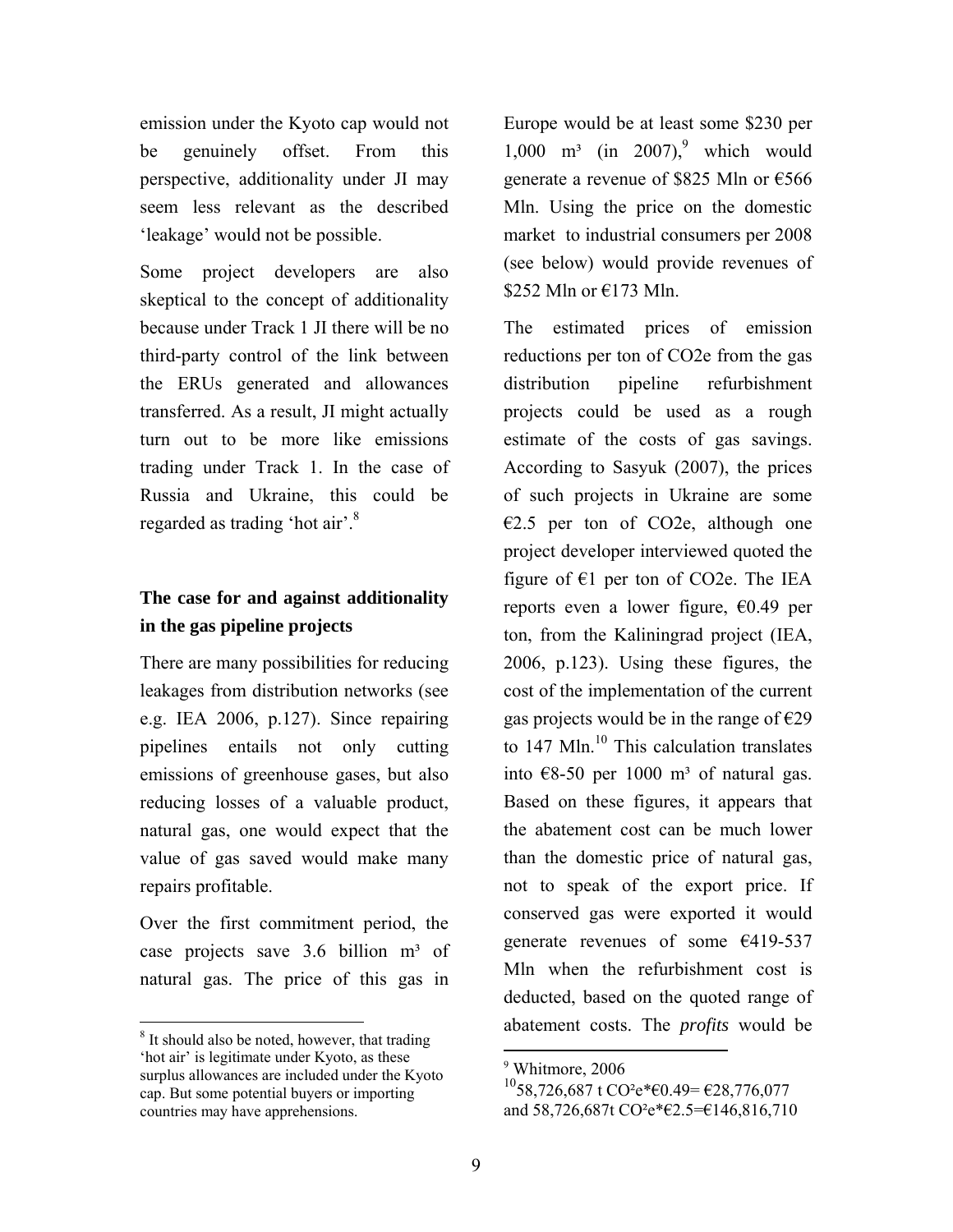smaller though, after deduction of transport costs and export taxes.

Further, the potential profits from the sales of the saved gas could be compared with the expected profits from the sales of the ERUs in order to establish which option seems more favourable. Based on the quoted abatement costs, the profits from selling the ERUs at  $\epsilon$ 10 per ton would be some €440-558 Mln. This makes the gain from saving the gas and exporting it roughly comparable with the value of the ERUs generated. The value of the ERUs is much higher than the value of the conserved gas on the domestic market.

All in all, such a macro-perspective on the economics of the refurbishment projects seems to indicate that they are non-additional. But this reasoning presupposes that the value of the saved gas accrues to the entity that has to pay for the repair. This is why the organizational issue is so important when discussing the additionality requirement.

As noted, the distribution organization is paid a fee for the transmission of gas through its system, based on volume. If gas is conserved, the transmission organization does not have the possibility to resell that gas. Indeed, it could lose money if supplies were cut back accordingly.

This is an important argument for the additionality of distribution pipeline refurbishment projects. The distribution company simply has no economic benefit from the gas that is saved if such a project is implemented. The only direct economic benefit is derived from the sale of ERUs. Thus it can be argued that these projects are 'pure' carbon reduction projects. There are also important local benefits, especially reduced risks of fires and explosions. They are difficult to calculate, though, and in any case the companies argue that they lack the funds to improve the pipelines.

But even if the distribution companies are indifferent to saving gas, somebody acquires the conserved volumes: either the supplier of the gas to the distribution networks, namely Gazprom, or the final consumers. One might think it is the former, since it is Gazprom that actually sells the gas to the consumers. If the JI projects mean that less gas has to be pumped through the distribution companies, then Gazprom can sell this gas elsewhere and earn money.

Based on this reasoning, one would expect Gazprom to take an increasing interest in conservation measures in gas distribution as the gas price rises. And in fact already in 2001 Gazprom identified a series of measures that could mitigate GHG emissions from the gas distribution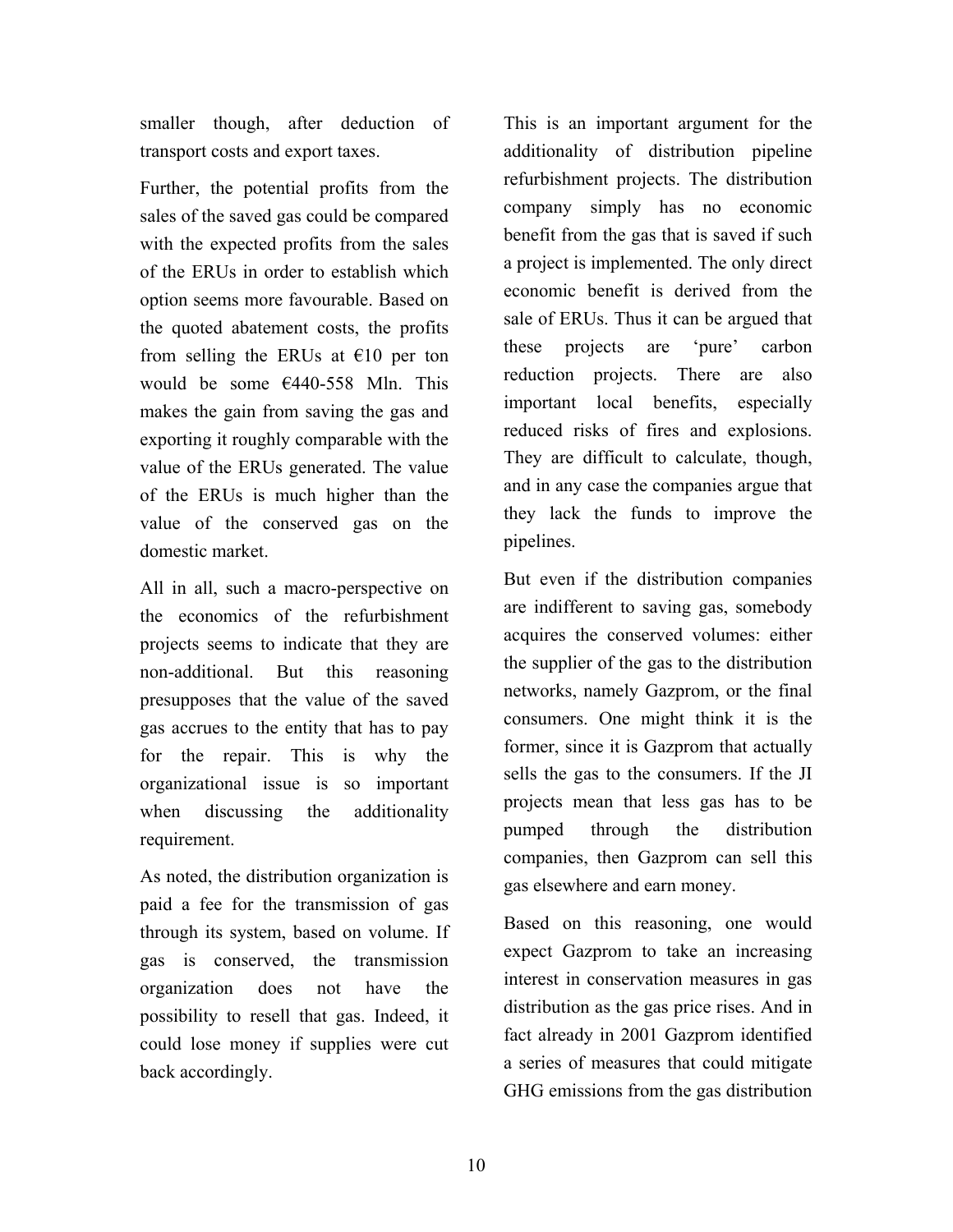sector at a cost of less than \$ 17 per 1000m3 at the time (IEA, 2006, p.126).

Even where gas distribution companies remain independent, one would expect Gazprom to take an active interest in their operations. But with Gazprom's expansion into gas distribution, the institutional barriers between the gas company and the distributors are broken down at the corporate level. If JI refurbishment projects were carried out in Gazprom-owned distribution companies, the corporation could gain from both selling the saved gas *and* the sales of the ERUs. Under these circumstances one would think it would be difficult to argue for the additionality of a project. In fact projects in Gazprom owned organisations are included in the list of projects, notably Bryanskoblgaz. However, implications of the corporate ownership are not discussed in the PDD.

The configuration of interests is not as evident in practice, however. Technical peculiarities play a role here. The gas Gazprom sends into the distribution network should in principle be metered and paid for accordingly. (This is not the case everywhere yet, although the situation is gradually remedied). At the other end of the distribution system, where the gas is delivered to the final consumer, metering is very often lacking or not very accurate. The consumption of gas is more often than not just calculated

according to a set of parameters. And the total amount delivered from the distribution organisation equals the supplies from Gazprom – minus the calculated losses  $-0.6\%$ . Thus, it is in fact the final consumers who pay for losses exceeding this level. If Gazprom should want to reclaim this gas after introducing conservation measures in the distribution system, the final consumers might well argue that they should be compensated in the form of lower gas bills. Alternatively they might argue that they should receive the conserved gas themselves, since they are already paying for it. $11$  This reasoning shows that the calculation – from Gazprom's point of view - is not as simple as one might think.

Thus, it is perhaps not so strange that Gazprom's practical efforts to realise the potential identified are not so clear. Independent gas distributors maintain that they have not noted any such interest from Gazprom.

More generally there is little indication that Gazprom works according to marginal cost/ benefit calculations. It has been proved that there are many efficiency measures that could be

 $11$  Since the conserved gas would be distributed among a large number of customers the individual gains would be small and not enough to make customers go together and pay for pipeline refurbishment themselves, something which could have been a logical, but theoretical, solution.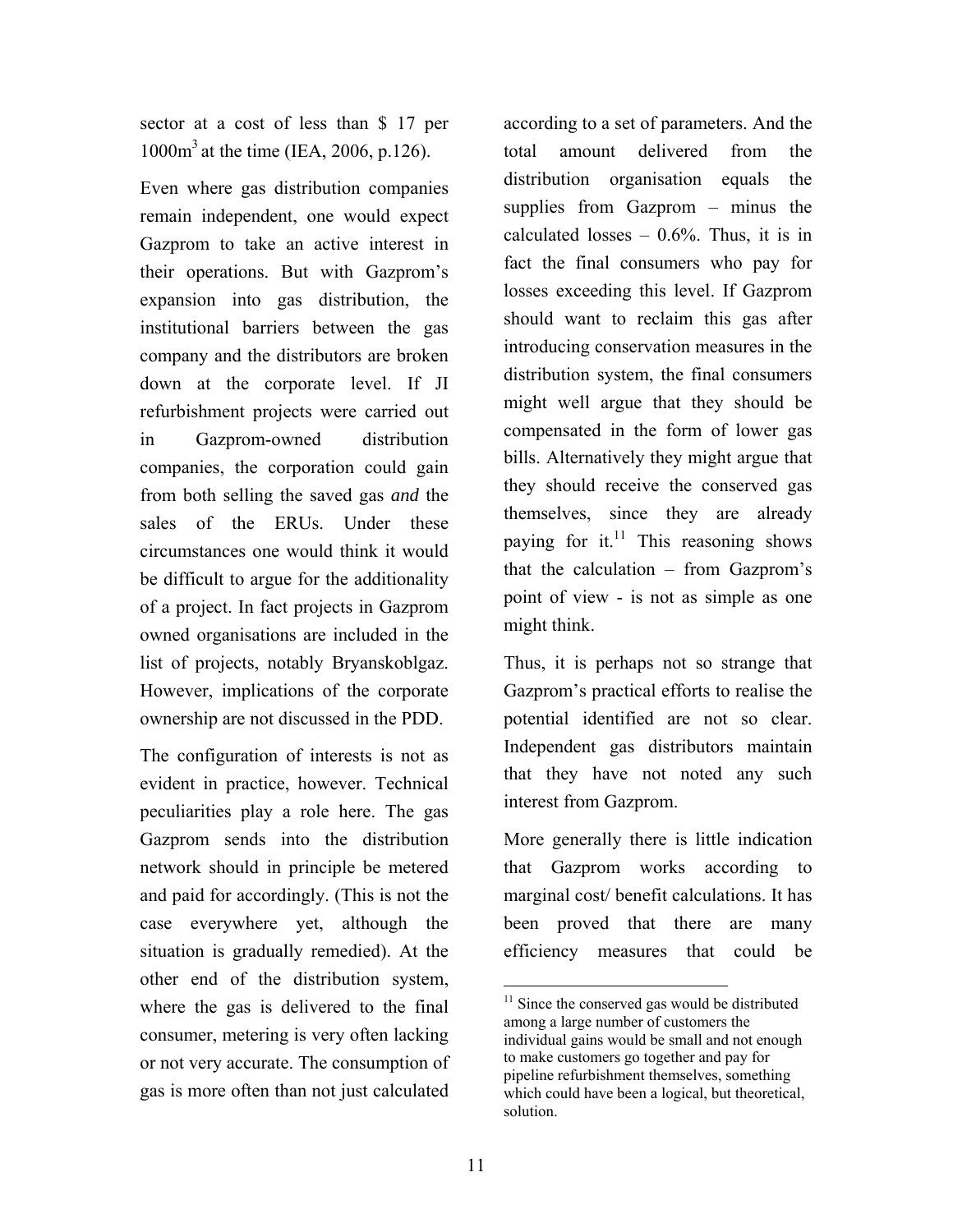introduced in Gazprom's system that would pay for themselves in a short time if export prices were applied.<sup>12</sup> Such prices are not commonly applied, however, for several reasons. First of all, Gazprom is a vast system with enormous gas flows. There is no mechanism that allows marginal efficiency gains to be translated into investments in such gains. It is also important not to underestimate the inertia of huge systems like the Russian gas industry, and a general point is that there is an endless list of investments that could be made to increase efficiency in the Russian economy. Each project in itself may seem an obvious case, but the total volume meets financial and decisionmaking barriers.

Moreover, Gazprom makes extensive use of internal transfer prices. This means that the price which the relevant Gazprom transmission organization pays for the gas that it transports and then pumps into the distribution network is much lower than the export price. Thus,

 $\overline{a}$ 

even if Gazprom had a system for factoring in conservation gains, the proper measure would not be the export price, but a far lower domestic price.

The calculated average price for industry in  $2008$  is 1690 rubles per  $1000m<sup>3</sup>$  and 1290 rubles for households (exclusive of VAT), corresponding to approximately \$70 and \$53 respectively (FST Russia). If the still quite low domestic price is applied, many refurbishment projects may be uneconomical, even on paper. In other words, the projects cannot be justified without additional incentives.

However, Russian domestic gas prices have been increasing significantly the last few years. In 2007 they rose by 15%, and from 2008 a further 25% (BBC 4 December 2007). The official plan is to reach a level in 2011 where profitability of exports and deliveries to the domestic market is the same (adjusted for extra transportation costs and export taxes etc.) (FST Russia). Should this plan be implemented, one would expect that incentives for conservation measures would gradually be strengthened.

But the main problem seems to be that there are institutional barriers that prevent economically optimal behaviour. This of course may have consequences for additionality. As hardly any economy works fully according to economic theory, the question is how serious these

<sup>&</sup>lt;sup>12</sup> In Gazprom's own energy conservation programme 11.6 bcm of natural gas was saved in the period 2002-2005. Similar volumes were planned for 2007-2010, with 'minimal financial expenditures', mostly in the trunk pipeline system. Even if specific cost data are not offered, it is obvious that the measures proposed have not been evaluated against an export shadow price. "Management committee reviews Gazprom energy saving and environmental activities", 25 December 2006.

http://www.gazprom.ru/eng/news/2006/12/22099 .shtml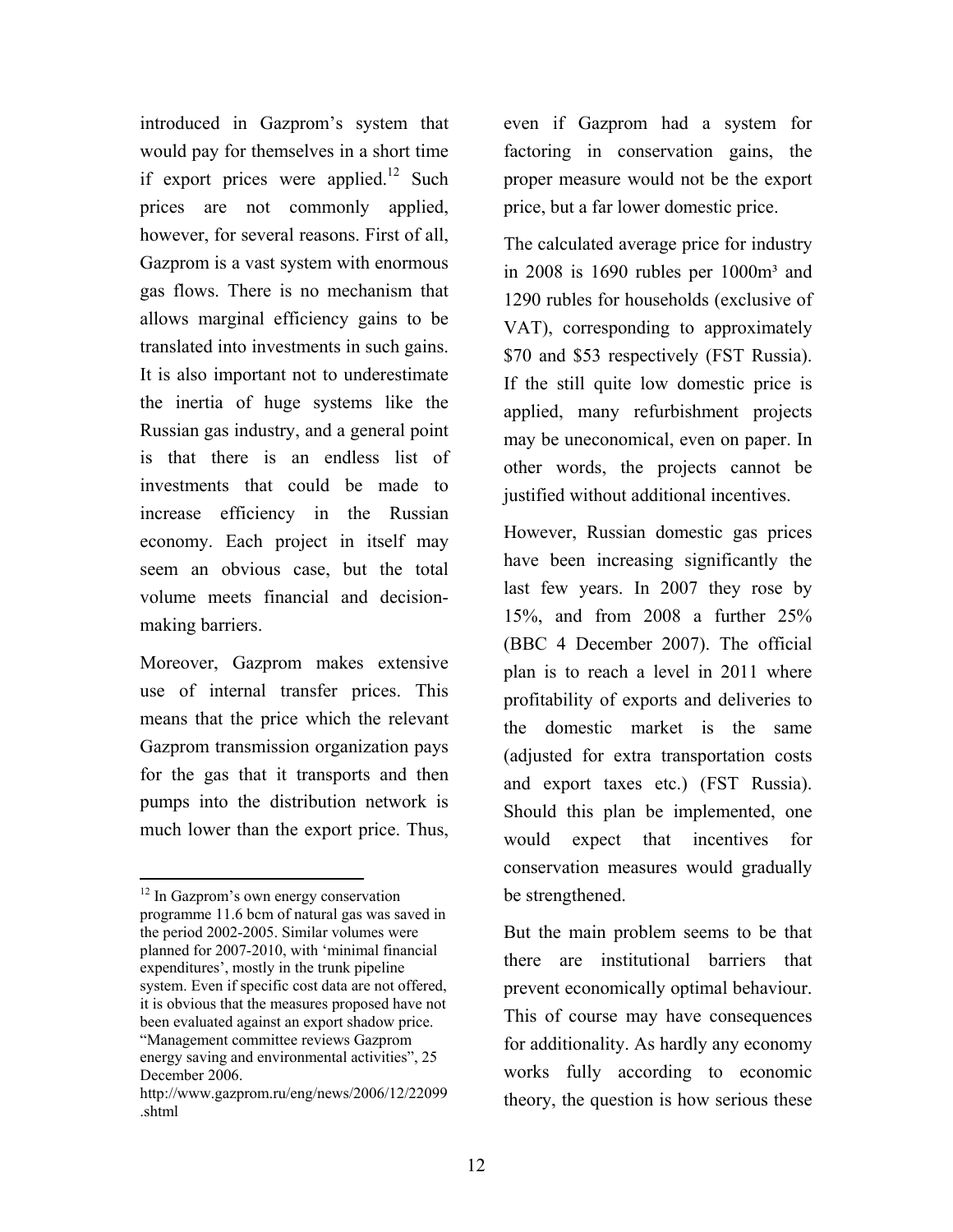barriers are in the relation to the proposed projects. The fact that projects that on paper seem commercially rational are not being implemented, suggests that the extra benefits of JI are required.

Should the organisational barriers in the gas sector be regarded as long-term or something that can readily be dealt with?

The main argument here is that the present institutional set-up supports the case for additionality in the pipeline refurbishment projects. Change in the set-up must be expected, but the pace of change is uncertain even if the direction is clear: a growing interest in conservation measures for purely economic reasons will sooner or later make itself felt. It is difficult to argue that the projects should be credited beyond the first commitment period, i.e.  $2012<sup>13</sup>$  At that point additionality will have to be reviewed again. And with proper calculation of opportunity costs it could become evident that the right option is not to patch these pipelines, but to replace them altogether. Of course this would require investments of another magnitude.

A further evaluation of the attractiveness of the pipeline refurbishment projects

 $\overline{a}$ 

depends on the organisation of the projects themselves.

## **Financial structure, baselines and additionality – interlinked elements**

The financial structure of the proposed JI projects is not disclosed, and it is difficult to understand the money flows in the projects. As there are no data on the division of the profits between the host and project developer organizations, it is impossible to assess whether these profits are likely to be used to finance further refurbishment projects in the sector. Of course, the JI framework does not prohibit large profits and it does not require disclosure of financial information, but it seems probable that it would be easier to attract serious investors if such information was available and if a substantial part of profits were reinvested in further improvements in the host organisations.

Moreover, since the additionality of these projects depends on a peculiar and transient institutional framework, some buyers of ERUs are likely to be skeptical. This could translate into lower prices for the ERUs from these projects. More transparency could help compensate for such skepticism and thus improve the market value of the ERUs.

The lack of historical data is a major shortcoming when it comes to

 $13$  This is not a problem in relation to the Russian procedures since they don't accept late, or early, crediting in any case.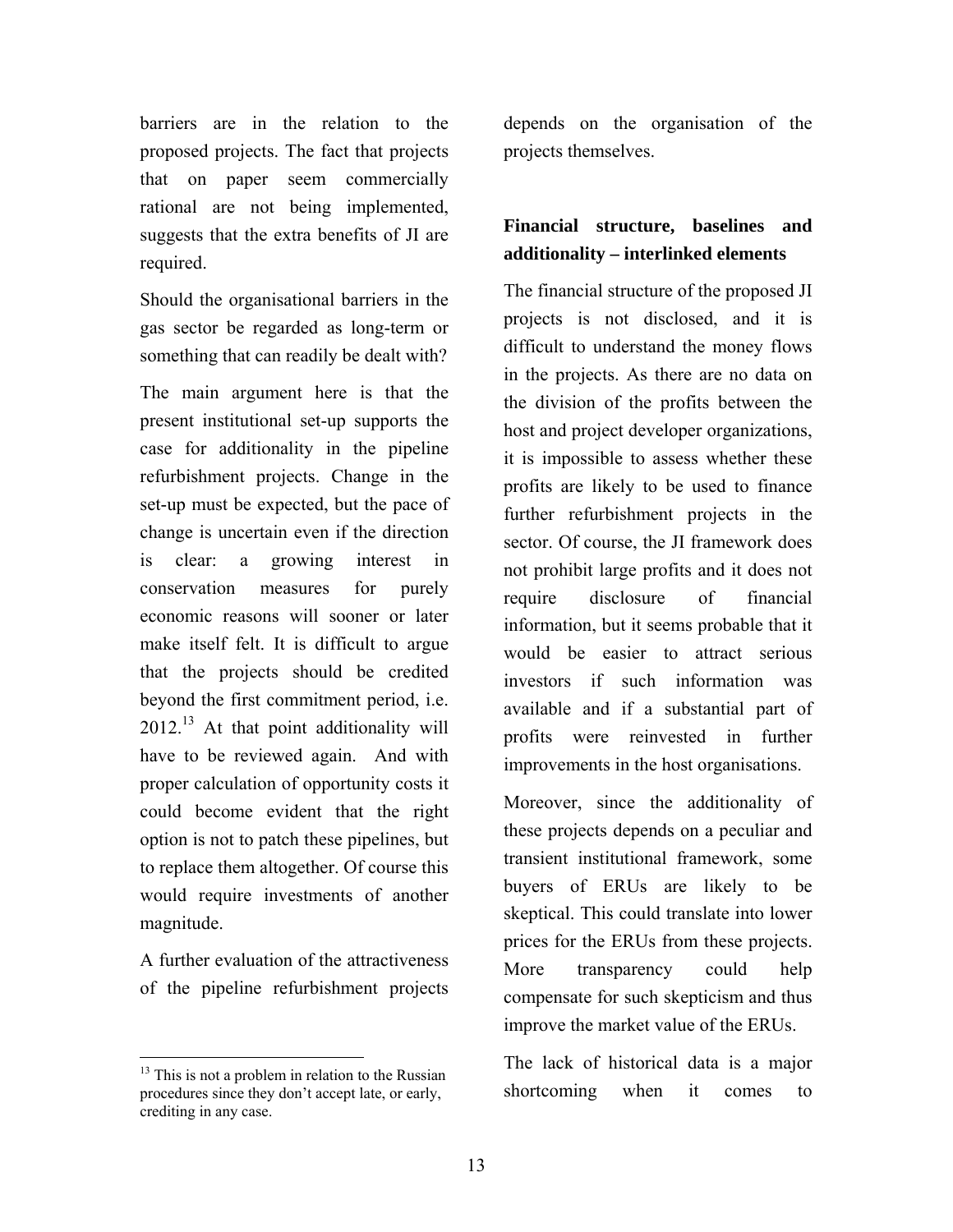demonstrating the additionality of refurbishment projects for Russian gas pipelines, as leaks can vary over time. Even short-term neglect of maintenance work could in theory increase leakages to exceed the longer-term trend. It is of course the latter that should be used as the baseline in order to credit only reductions generated by the project. In the absence of historical data, projects could be credited for more reductions than they have delivered and the process of baseline data collection could be open to fraud. The JISC is yet to take a stand on these projects as the Russian government has not approved any JI projects thus far.

### **Conclusion and recommendations**

The current institutional setting of the gas sector clearly creates a barrier to updating the distribution pipelines in absence of JI. But this conclusion cannot hold longer than until 2012.

The baseline issue has not been solved, but further work to find historical benchmark data on leakages from gas distribution networks in Russia could close the current gap in the certainty regarding baselines. Some improvement has taken place due to the delays in Russia's development of JI procedures (Korppoo and Moe 2007). Several networks have been revisited and new leakage data collected, forming a trend

line over the last 2-3 years. But of course, all these measurements were made after the prospects of JI investments were presented and in the absence of longer term historical data it is impossible to be sure of the accuracy of the baseline regardless of the availability of an approved CDM methodology. Conservative baseline setting could be one way to take this shortcoming into account: for instance, claiming only 80% or less of the emission reductions generated based on the baseline calculation, would leave space for measurement errors. Indeed, project developers claim that they both take the measurements summertime when the gas pressure is lower and as a result leaks are smaller, as well as fix all valves whether or not they leak and only take the leaking ones into account in the baseline. Such an approach clearly adds to the conservatism of the baseline.

Given the low cost of emission reductions from gas pipeline refurbishment projects, it would be useful to add to the methodology AM0023 the requirement that financial information on the project be disclosed, in order to give a better indication of the profitability of the project. In fact, Russian gas projects could disclose such information also voluntarily, thereby adding to the transparency of their PDDs.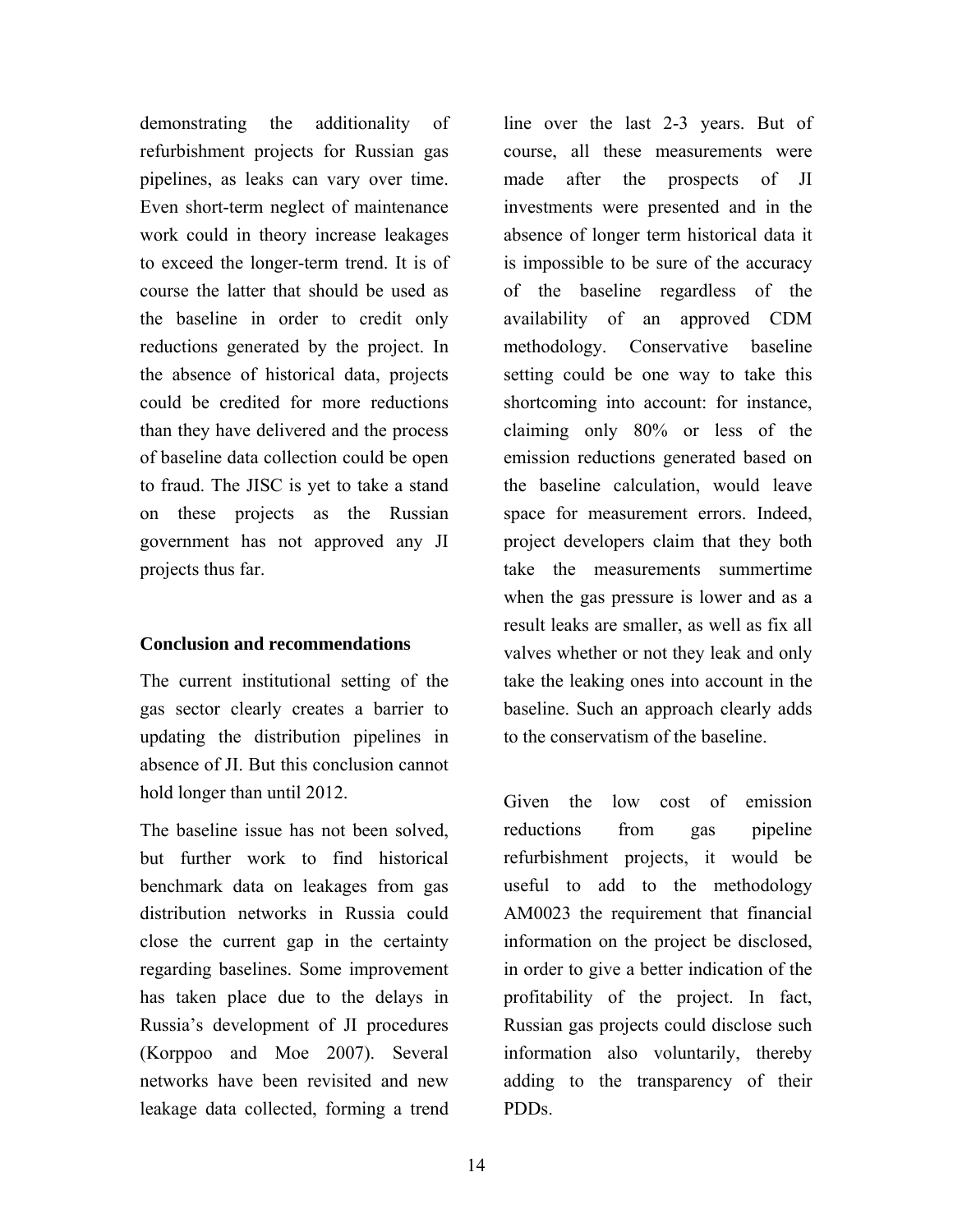#### **REFERENCES**

BBC 4 December 2007, Russia increases local gas prices. Available at http://news.bbc.co.uk/1/hi/business/7127 073.stm. Accessed 29 January 2008.

EB website. Available at http://cdm.unfccc.int/EB/index.html. CDM Executive Board. Accessed 24 January 2008.

EB29, Tool for the Demonstration and Assessment of Additionality, version 3. CDM Executive Board.

Federal Tariff Service (2005). Information letter of the Federal Tariff Service, 28 June 2005, No СН-3923/9. Available at http://www.fstrf.ru/press/info/1. Accessed 29 January 2008.

Federal Tariff Service (2007). Press release on the outcome of the meeting of the Board of the Federal Tariff Service 4 December 2007. Available at http://www.fstrf.ru/otrasli/gas/viewdoc? url=/fst/dep/gas/releases/69. Accessed

14 February 2008.

IEA (2002). *Russia Energy Survey 2002,* OECD/IEA, 2002.

IEA (2006). Optimising Russian Natural Gas. Reform and Climate Policy, OECD/IEA, 2006.

IETA (2005). IETA Position on Additionality. International Emissions Trading Association.

IPCC (1996). Climate Change 1995, The Science of Climate Change: Summary for Policymakers and Technical Summary of the Working Group I Report. Intergovernmental Panel on Climate Change.

Kokorin, Alexey (2006). Comments on the JI project proposal 'Methane Emission Avoidance in Bryansk Gas Distribution Network', letter dated 2 November 2006. Available at

http://ji.unfccc.int/JI\_Projects/DB/PGRY 0HPLDE35V60WWAEO0FFCFGOCN 3/PublicPDD/PPVNFHK3E9JODWWQ

#### T7Q5ZFXBUKM00T/view.html.

Accessed 3 October 2007.

Korppoo, Anna (2007). Joint Implementation in Russia and Ukraine: Review of Projects Submitted to JISC. Climate Strategies Briefing Paper, October 2007.

Korppoo, Anna and Arild Moe (2007), Russian JI Procedures: More Problems than Solutions? Briefing Paper. London, Climate Strategies, 2007.

Lazarus, Michael (2003). Assessing Additionality. WBCSD side event, 10 December 2003. Comments by Michael Lazarus.

Michaelowa, Axel (2005). Determination of baselines and additionality for the CDM, A crucial element of credibility of the climate regime, in: Yamin, Farhana (ed.): *Climate change and carbon markets. A handbook of emission reduction mechanisms,* Earthscan, London, 2005, pp. 289-304.

Ministry of Sustainable Development of Sweden (2005). The Swedish Report of Demonstrable Progress under the Kyoto Protocol.

Moe, Arild & Tangen, Kristian (2000). *The Kyoto Mechanisms and Russian Climate Politics*. The Royal Institute of International Affairs.

Norwegian Ministry of the Environment (2005). Norway's Report on Demonstrable Progress under the Kyoto Protocol, December 2005.

OAO Gazprom (2006). *Annual report 2006.*

Piani, Gianguido (2006). Comment on JI project 0003 (Brjansk), letter dated 16 November 2006. Available at http://ji.unfccc.int/JI\_Projects/DB/PGRY 0HPLDE35V60WWAEO0FFCFGOCN 3/PublicPDD/PPVNFHK3E9JODWWQ T7Q5ZFXBUKM00T/view.html. Accessed 3 October 2007.

Pravosudov, Sergey (2007). Ot privatizatsii k natsionalizatsii, *Neft i Kapital* 6, pp. 40-41.